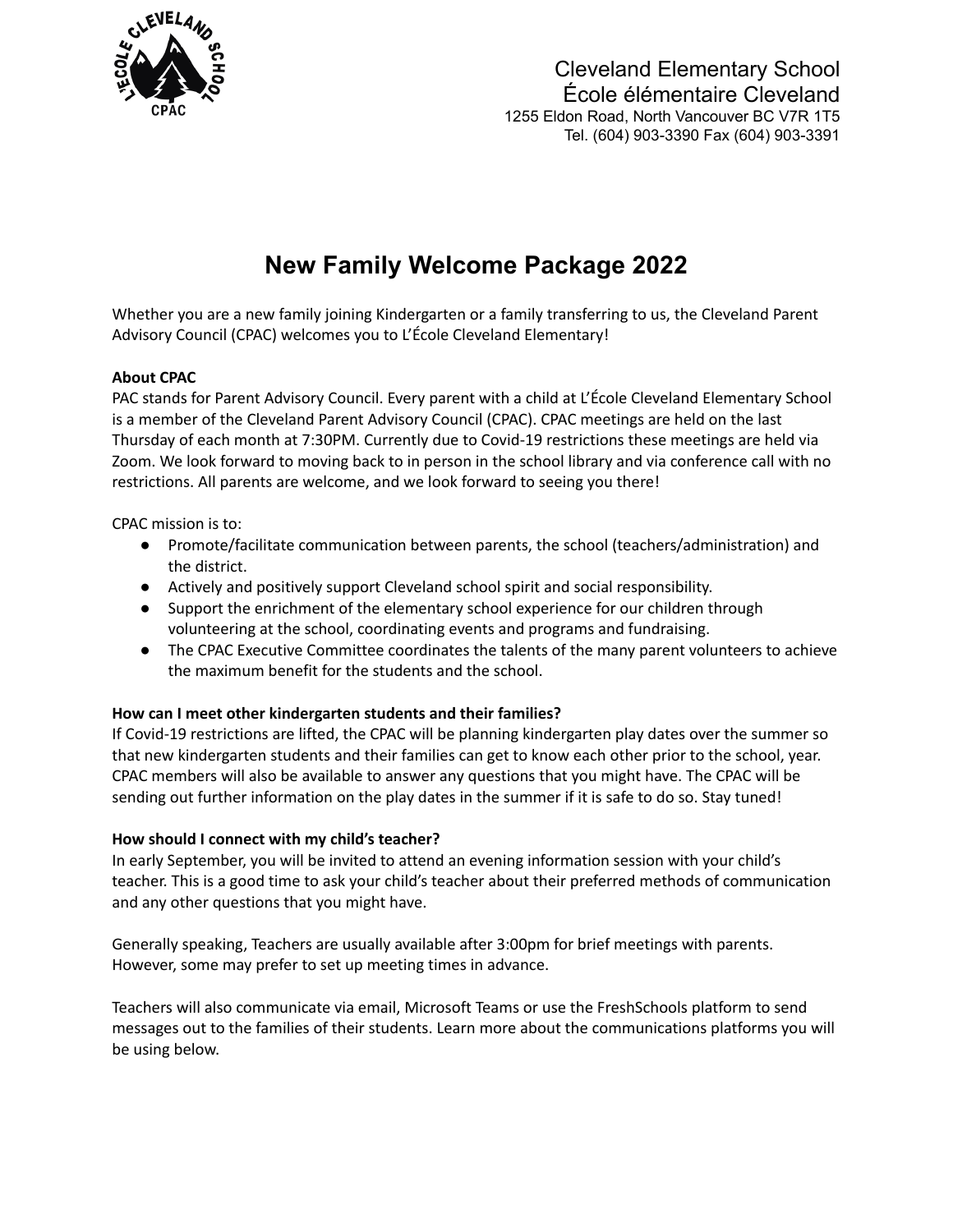## **Communications Platforms You Need**

There are several platforms used by the Ministry of Education, North Vancouver School District (Board of Education), Cleveland Elementary and your Teacher! They are used from kindergarten through to grade 12. It can be a bit overwhelming getting started, so here is a quick reference to all the platforms:

| <b>Platform Name</b>                    | <b>Description &amp; Sign Up Info</b>                                                                                                                                                                                                                                                                                                                                                                                                                                                                                                       | <b>Used By</b>                                            |
|-----------------------------------------|---------------------------------------------------------------------------------------------------------------------------------------------------------------------------------------------------------------------------------------------------------------------------------------------------------------------------------------------------------------------------------------------------------------------------------------------------------------------------------------------------------------------------------------------|-----------------------------------------------------------|
| <b>FreshSchools</b>                     | A school wide web based communication tool used by<br>CPAC. Available on Mobile Apps and online.<br>FreshSchools, a web-based platform that simplifies<br>communication between the school, CPAC and parents.<br>You will be invited to join via email from the CPAC<br>executive at the start of the year. If you have not<br>received this email please contact the school<br>administration.                                                                                                                                             | <b>CPAC</b>                                               |
| <b>MyEd BC Parent Portal</b><br>Website | Report Cards are posted electronically by PDF in the<br>Parent portal.<br>Accounts will be created for parent/guardians that have<br>provided an email address to the school. A username<br>(same as email) and a temporary password will be<br>emailed to that address.<br>Follow the link to create an account.<br>Note: Parents/guardians are required to reset their<br>password every three months as per the regulations set<br>out by the Ministry of Education and Freedom of<br>Information and Protection of Privacy Act (FIPPA). | Ministry of Education                                     |
| <b>School District Hub</b>              | Teams and Microsoft Office Mobile App and online<br>portal.<br>The North Vancouver School District uses Microsoft<br>Office 365 to provide all students with an email account<br>and seven gigabytes of online file storage for student<br>documents.<br>Follow the link to create an account. Login using your<br>school district credentials: xxxs@sd44.ca                                                                                                                                                                                | North Vancouver<br><b>School District</b><br>Your Teacher |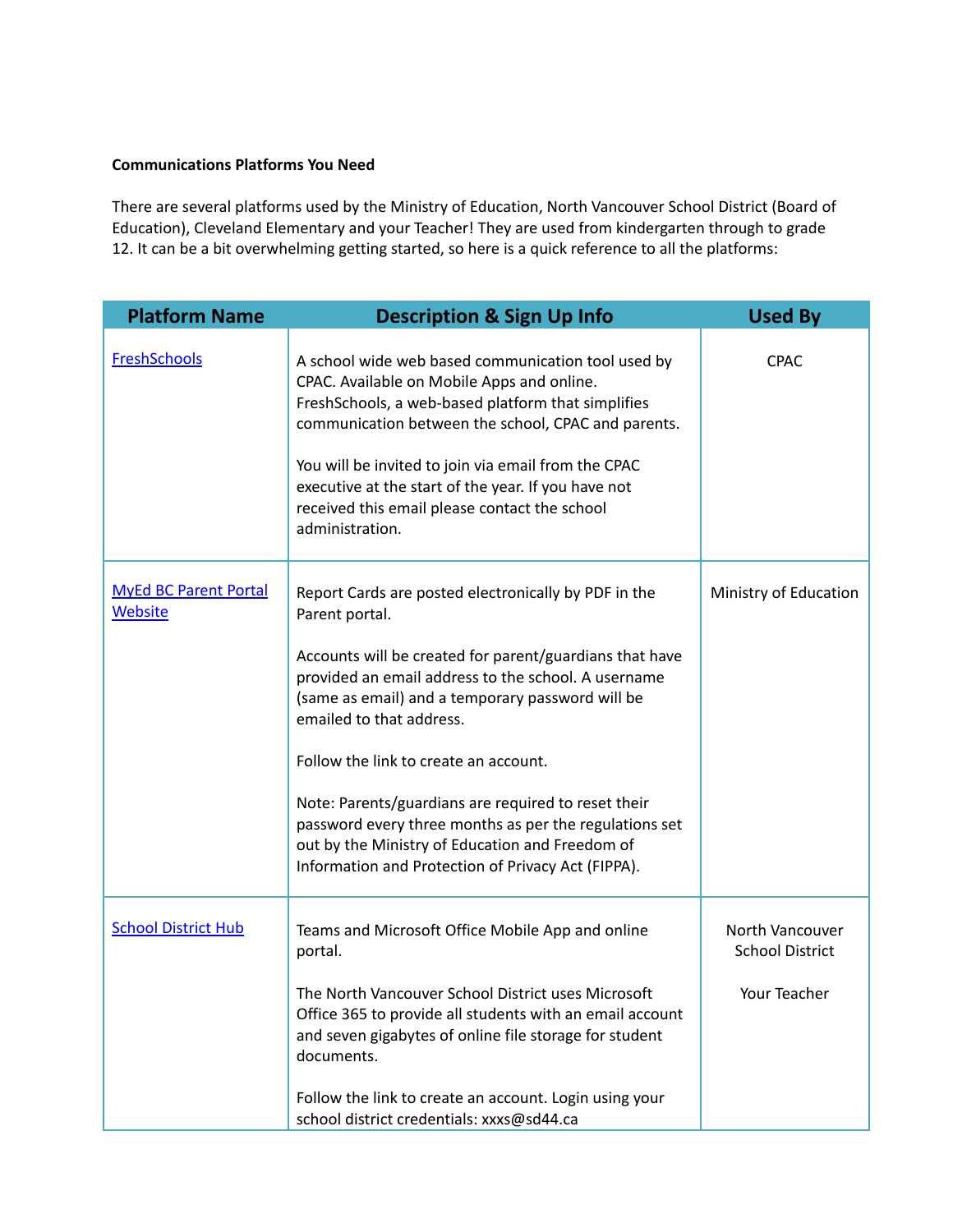| <b>Platform Name</b>        | <b>Description &amp; Sign Up Info</b>                                                                                                                                                                                                                                                                                                                                              | <b>Used By</b>                            |
|-----------------------------|------------------------------------------------------------------------------------------------------------------------------------------------------------------------------------------------------------------------------------------------------------------------------------------------------------------------------------------------------------------------------------|-------------------------------------------|
| SchoolMessenger             | The North Vancouver District uses this platform to<br>communicate all district-wide news, meetings, policies<br>and events with parents.<br>This is also where you report absences or late arrivals.<br>Learn more on the School Board website here.                                                                                                                               | North Vancouver<br><b>School District</b> |
| Munch-a-Lunch               | Used to pre-order hot lunches and for various other<br>items like purchasing school t-shirts, fundraising or to<br>contribute to the Enrichment Supplies Contribution (see<br>below for more details).                                                                                                                                                                             | <b>CPAC</b>                               |
| <b>School Cash Online</b>   | Online portal to pay for student fees by direct<br>withdrawal or credit card.<br>These fees include occasional school-based activities<br>such as field trips or special programs.<br>You can also make donations to the school through this<br>portal. It is a simple process and you will receive your<br>Tax Receipt via email immediately after your payment<br>has been made. | District of North<br>Vancouver            |
| <b>BC K-12 Health Check</b> | A Mobile App to assist parents in the daily health check<br>of students before sending them to school.                                                                                                                                                                                                                                                                             | <b>BC Government</b>                      |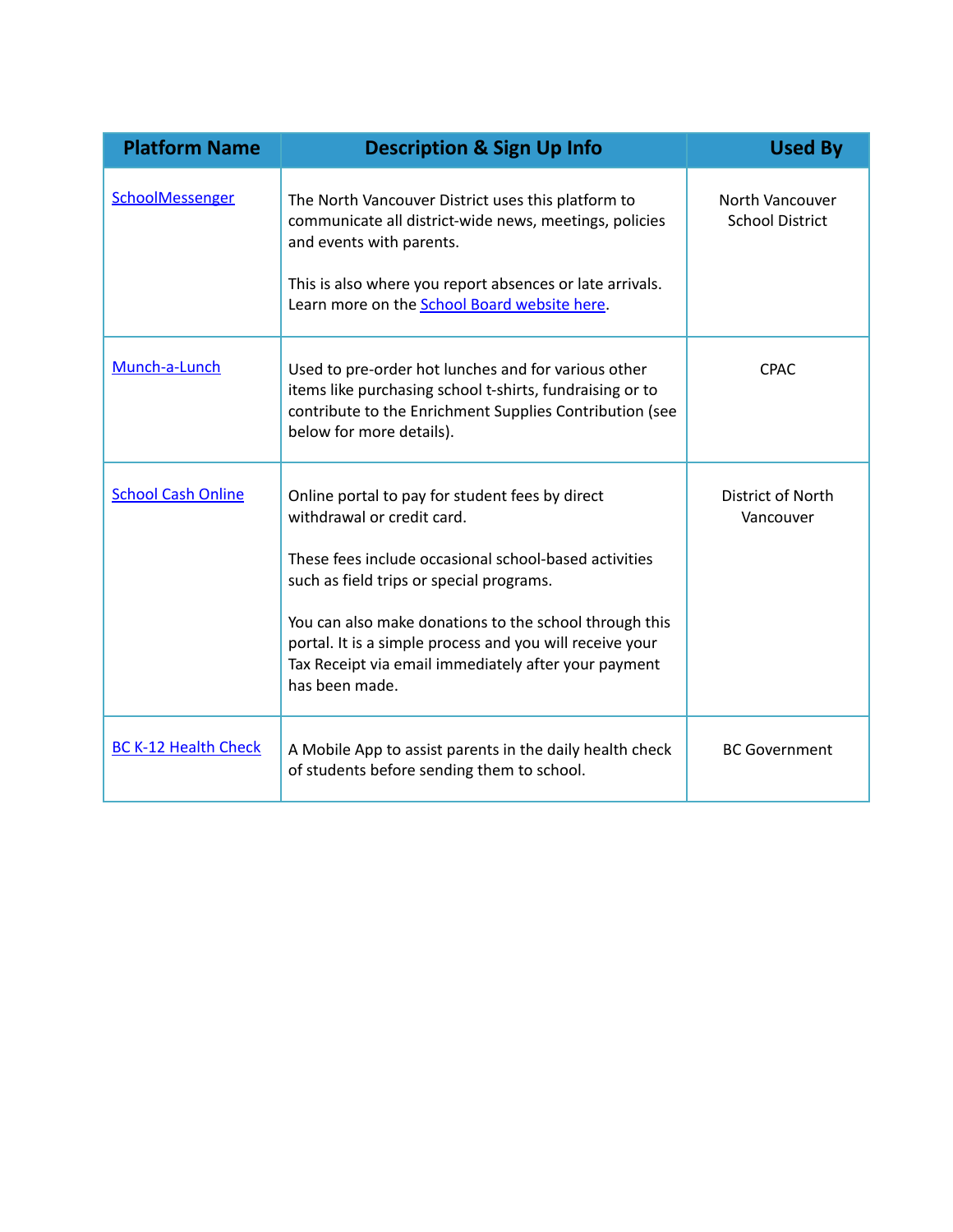## **How will you receive information and updates from the school?**

In addition to the communications tools outlined above, you will receive emails directly from your school admin, teachers, CPAC and the North Vancouver School District.

- **FreshSchools**: All school communication from CPAC will come to you through FreshSchools, a web-based platform that simplifies communication between the school, CPAC and parents. You may also receive emails from you Class Rep on this platform.
- **Cleveland Elementary Admin Emails**: The school administration sends out school-wide email communication about events and programming organized by the school, as well as important dates, forms and a quarterly newsletter.
- **Teacher Emails**: Class specific emails and printed messages about important dates, volunteering opportunities and assignments will come from teachers or class reps. You may occasionally receive information about school-wide events and volunteering requests through your child's teacher
- **SchoolMessenger**: North Vancouver School District (NVSD) will send communication about district-wide news, meetings, policies and events via an application called SchoolMessenger.

#### **How can you get involved at L'École Cleveland Elementary School?**

#### Become a Class Rep

This role acts as a liaison between your teacher and the rest of the parent body in the class. You will be responsible for helping to coordinate volunteers for the class. It's a great way to meet other families and get to know your child's teacher.

#### Volunteer at Events

There are many events throughout the school year and periodically CPAC will put out a call to ask for parent Volunteers. The first event will be a welcome event held in the first two weeks of September.

#### Volunteer for Weekly Programs

Important programs such as Hot Lunch and Safety Patrol require on-going support from parent volunteers.

#### Attend CPAC Meetings

Attend monthly CPAC meetings. It's a great way to keep informed and find out how you can support our school community.